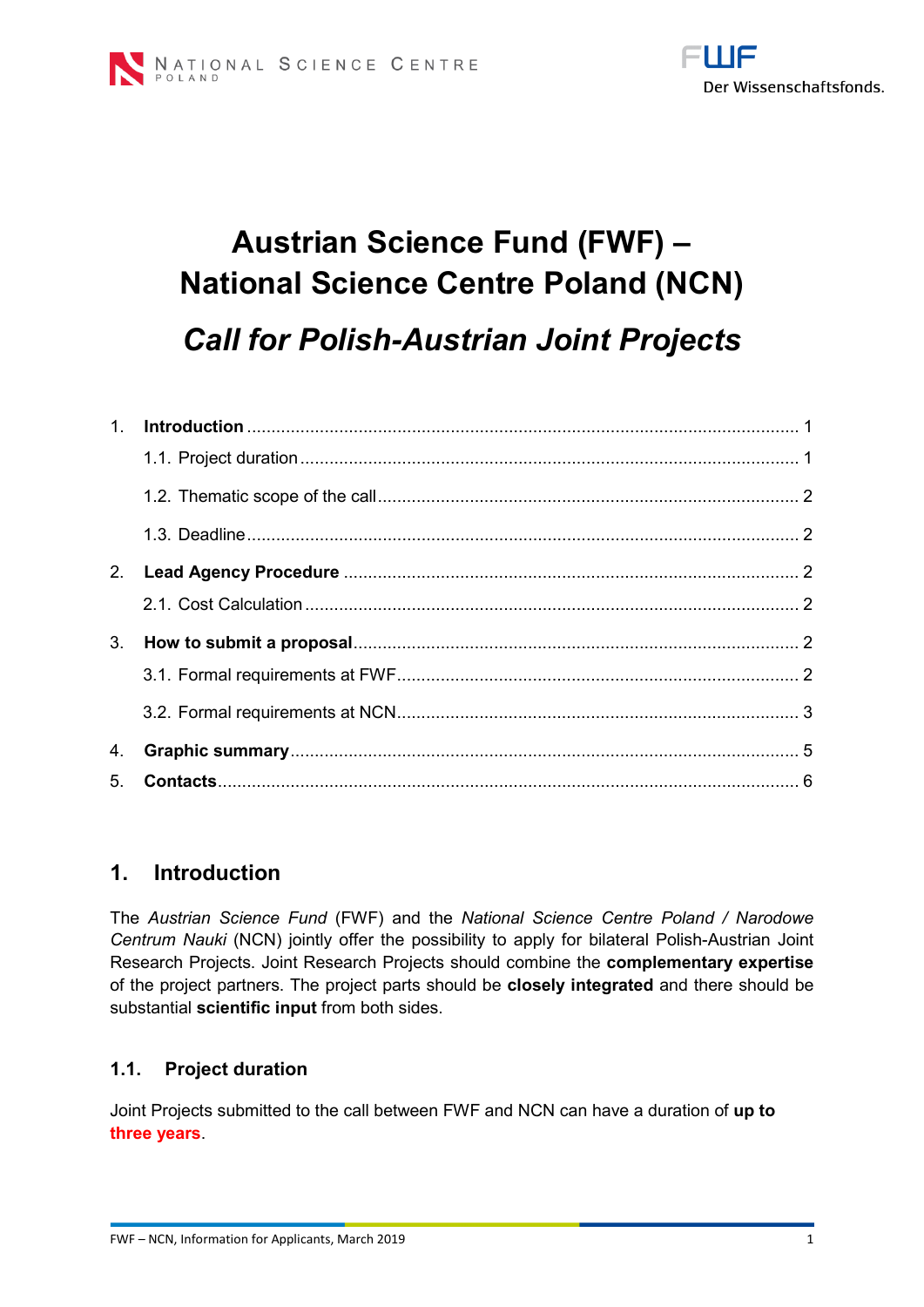

#### <span id="page-1-0"></span>**1.2. Thematic scope of the call**

The call is open to **all areas of scientific research**, including clinical research. Only proposals involving basic research (knowledge-oriented research) may be submitted.

#### <span id="page-1-1"></span>**1.3. Deadline**

Proposals can be submitted anytime. There is **no deadline**.

## <span id="page-1-2"></span>**2. Lead Agency Procedure**

Applications will be dealt with following the **Lead Agency principle**. The application must be prepared **in accordance with the formal guidelines of the Lead Agency**. The Lead Agency is in charge of carrying out the peer review procedure. Applications will be processed by the Lead Agency according to its standard evaluation and decision making procedures. The Lead Agency will make a funding recommendation which is the basis of the decision by the partner funding agency.

<span id="page-1-3"></span>**In this call, FWF** takes the role of the **Lead Agency**.

#### **2.1. Cost Calculation**

The two project parts will be **funded separately by FWF and NCN** respectively. Thus, the costs for the Austrian project part must be calculated in accordance with the **[FWF guidelines](http://www.fwf.ac.at/fileadmin/files/Dokumente/Antragstellung/Einzelprojekte/p_application-guidelines.pdf)  [for stand-alone projects/Einzelprojekte](http://www.fwf.ac.at/fileadmin/files/Dokumente/Antragstellung/Einzelprojekte/p_application-guidelines.pdf)** or, in the case of clinical research, with the guidelines for the programme for **[Clinical Research \(KLIF\)](http://www.fwf.ac.at/fileadmin/files/Dokumente/Antragstellung/KLIF/klif_application-guidelines.pdf)**. For the Polish project part, the **[NCN cost guidelines](https://www.ncn.gov.pl/ogloszenia/konkursy/mozart)** apply.

## <span id="page-1-4"></span>**3. How to submit a proposal**

#### <span id="page-1-5"></span>**3.1. Formal requirements at FWF**

**Joint proposals** must be **submitted to FWF** as the Lead Agency. The FWF **[guidelines for](http://www.fwf.ac.at/fileadmin/files/Dokumente/Antragstellung/Einzelprojekte/p_application-guidelines.pdf)  [stand-alone projects](http://www.fwf.ac.at/fileadmin/files/Dokumente/Antragstellung/Einzelprojekte/p_application-guidelines.pdf)** or, in the case of clinical research, for the FWF **[programme for](http://www.fwf.ac.at/fileadmin/files/Dokumente/Antragstellung/KLIF/klif_application-guidelines.pdf)  [clinical research \(KLIF\)](http://www.fwf.ac.at/fileadmin/files/Dokumente/Antragstellung/KLIF/klif_application-guidelines.pdf)** apply. The project description must encompass the **entire Austrian-Polish research project**.

The **CV and the publication list of the Austrian applicant and Polish Principal Investigator** must be included (in accordance with FWF guidelines). According to the FWF guidelines (cf. section 2.4.3), the CVs may be added for up to three additional project participants. **Please note** that the CVs may not be added for Polish team members, with the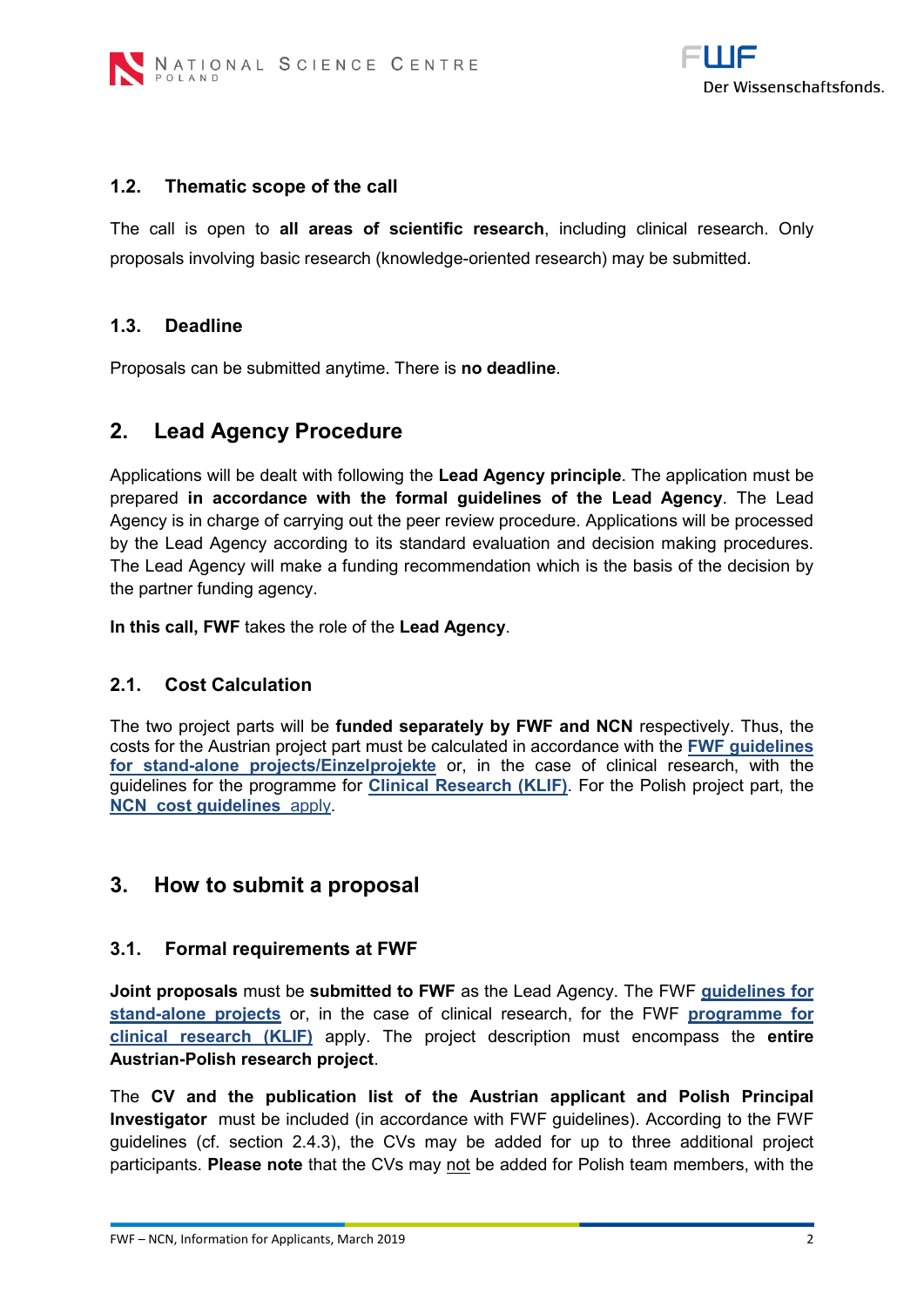

exception of the Principal Investigator and co-investigator holding a PhD (cf. also section 3.2. below).

The **project description** submitted to FWF must include **additional information on:**

- The **distribution of work** between the partners
- The **added value** of the co-operation.

The 20 page limit applies.

**Annex 1** ("Description of financial aspects") must include information for both the Austrian and the Polish project part. Please note that also the costs for the Polish project part must be **stated in EUR**, using the exchange rate that is published in the [NCN call documentation.](https://www.ncn.gov.pl/ogloszenia/konkursy/mozart)

Proposals **must** be submitted using the **FWF elane system** [\(https://elane.fwf.ac.at\)](https://elane.fwf.ac.at/). When submitting, choose the program category **"I – Internationale Programme**". The **signed cover sheet** which is generated at the end of the online submission process **must be sent by mail to FWF** (FWF, Sensengasse 1, 1090 Wien). Please note that the original signatures by the applicant and the representative of the host institution must be included on the cover sheet. Alternatively, the signed/stamped cover sheet can be scanned in, signed using the applicant's qualified electronic signature and sent to the FWF by e-mail [\(office@fwf.ac.at\)](mailto:office@fwf.ac.at). Please note that a signed/stamped version of the cover sheet without a qualified signature will not suffice!

After submission, applicants at FWF are required to rectify any errors in their applications within 10 days after being notified of the errors by the FWF office.

#### <span id="page-2-0"></span>**3.2. Formal requirements at NCN**

Polish Applicants need to follow the **NCN eligibility rules** and **guidelines for calculating costs (cf. [here\)](https://www.ncn.gov.pl/ogloszenia/konkursy/mozart).** 

Polish applicants must submit a complete proposal, drafted in accordance with the data required as set out in the [NCN call documentation,](https://www.ncn.gov.pl/ogloszenia/konkursy/mozart) via the electronic submission system ZSUN/OSF (Zintegrowany System Usług dla Nauki/Obsługa Strumieni Finansowania) available at [www.osf.opi.org.pl,](http://www.osf.opi.org.pl/) together with a joint proposal **identical with the version submitted to FWF.**

Data included in the ZSUN/OSF system should be consistent with information included in the joint proposal.

Please note that **no personal data** should be included for PhD students or post-docs at the Polish side since they should be selected in an open competition; including their data in the application will result in the rejection of the proposal at the eligibility check stage at NCN.

**Expenses** of the Polish project part **stated in EUR** Annex 1 using the exchange rate that is published in the [NCN call documentation](https://www.ncn.gov.pl/ogloszenia/konkursy/mozart) must equal to the budget provided in PLN in the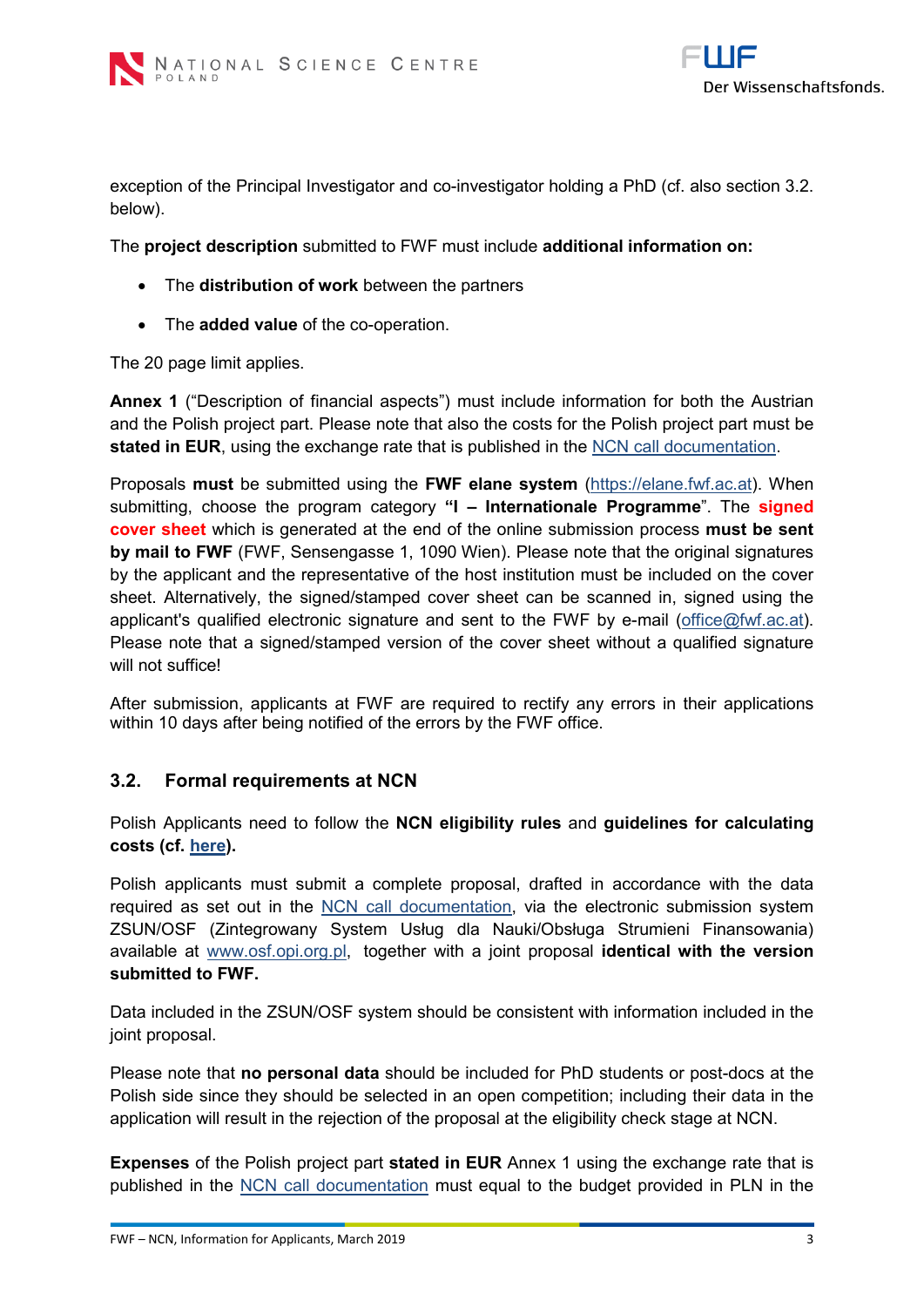



breakdown of project's costs in the ZSUN/OSF. Severe discrepancies between the cost statements in EUR in Annex 1 and the budget in PLN stated in ZSUN/OSF may lead to the rejection of the joint proposal.

Please note that no modifications in joint proposals that could influence the budget at the Polish side, the research tasks and other information included in the OSF application are possible after submission.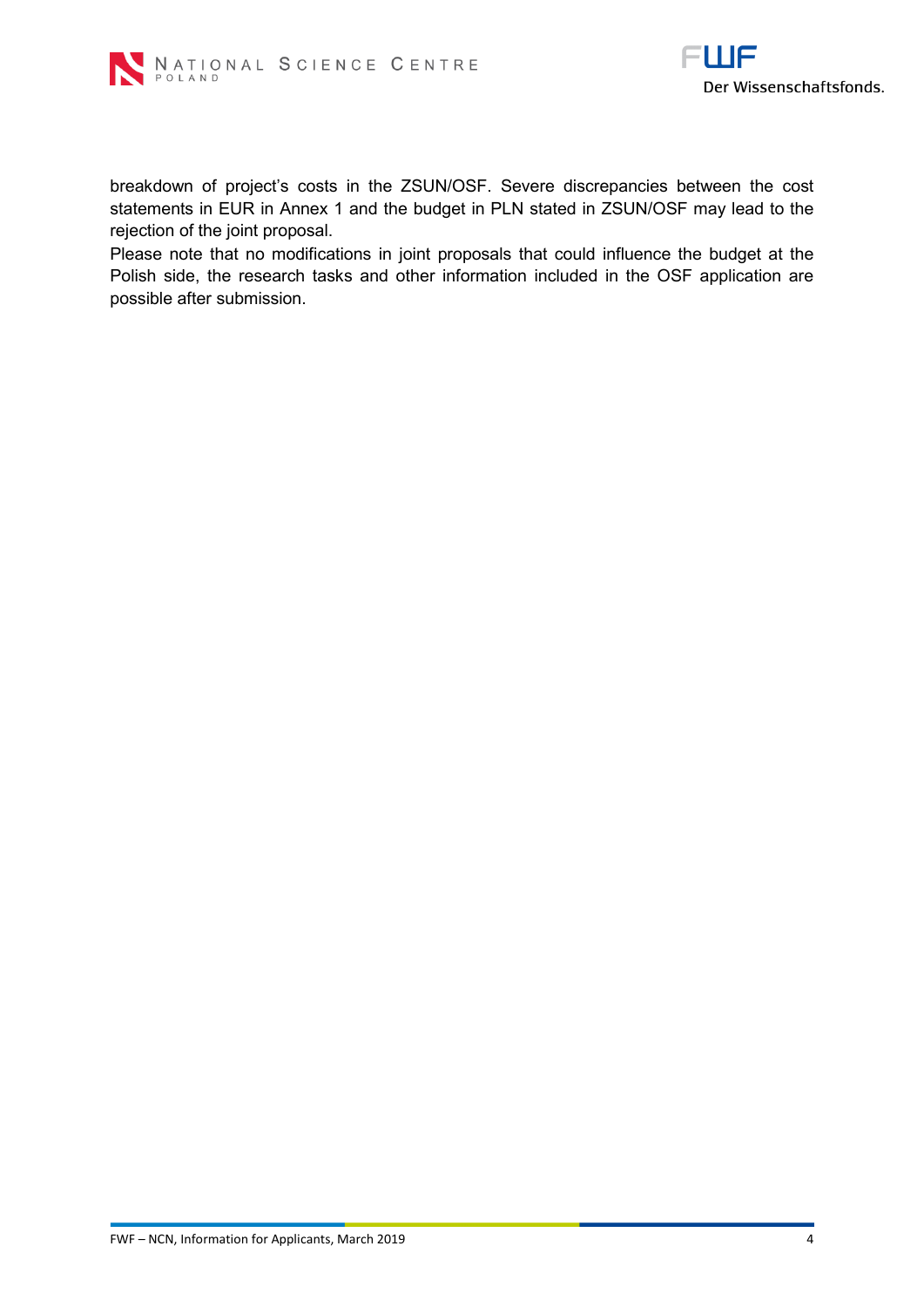

# <span id="page-4-0"></span>**4. Graphic summary**